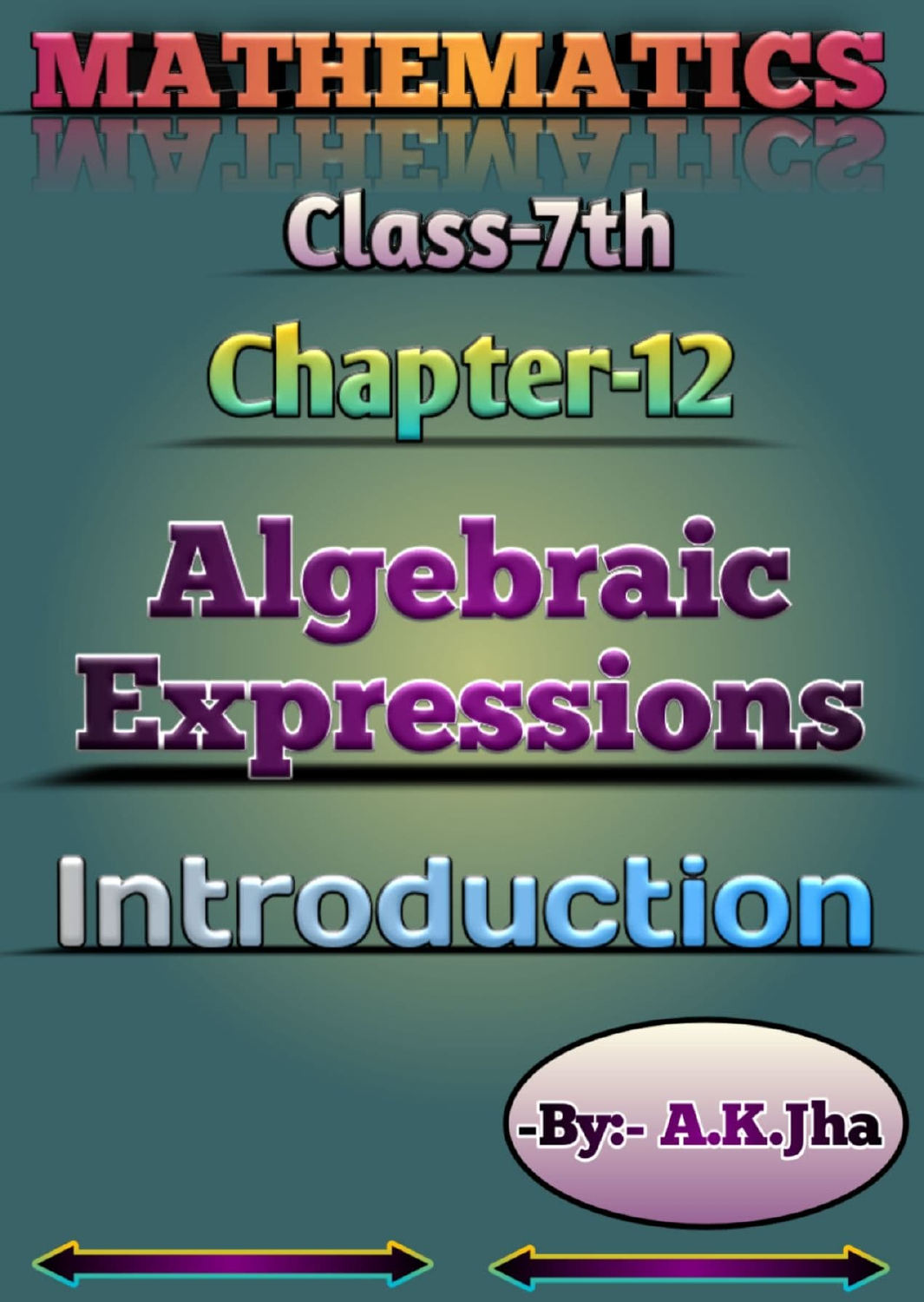Mathematics

Ch-12 Algebraic Expressions  $class - \frac{1}{11}$ gortooduction

constant: A quantity which takes a fixed numerical value is called a constant.<br>ex - 2, 6, 5/2 etc.

variable: A quantity which takes on Various numerical values is called a variable ex-a, b, c, x, y, z etc.

Expression: vos algebraic expression is an expression built up from integer constant, variables and the algebraic operations.  $ex - 3x^2 - 2xy + c$  etc.

Terms of an expression: In expression, we observe that +' or -' sign separate the expression into several parts, each part alongwith its sign is known as the term of the expression.  $ex:= 8x^2 - 6xy$  is an expression and  $8x^{2}$  f - 62g are terms.

Factors of a term: - The term 8x2 is a tooduct of 8, x and x; we can say that 8, x and x are factors of